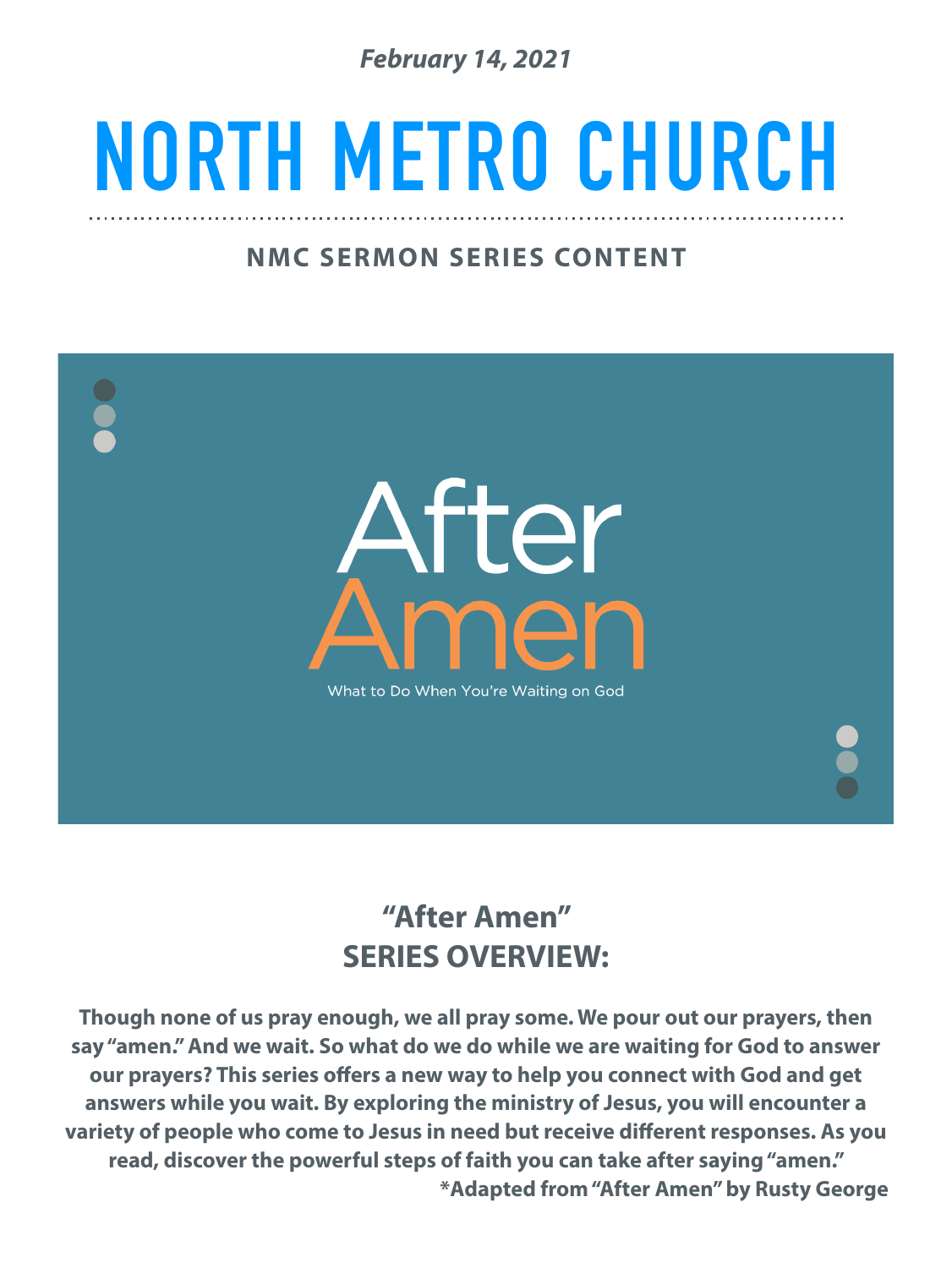# **"AFTER AMEN" WEEK 2**



## **Damian's Main Points**

- 1. Yielding the How… Means we must Trust God even when in undesirable seasons.
- 2. Yielding the How… Allows us to thrive even in dark seasons.
- 3. Yielding the How…Requires us to rely on God for the Outcome

### **Discussion Questions:**

How would you summarize pastor Damian's teaching on "Yielding the How?"

#### **Read Acts 7:9-10 and Genesis 39:1-3.**

How do you think Joseph was able to trust God even in the undesirable seasons?

#### **Read Genesis 39:20-23.**

How was Joseph able to thrive even in his dark season?

#### **Read Genesis 41:38-41 and 45:3-5.**

What do these verses illustrate to us about possible outcomes if we yield our how to God?